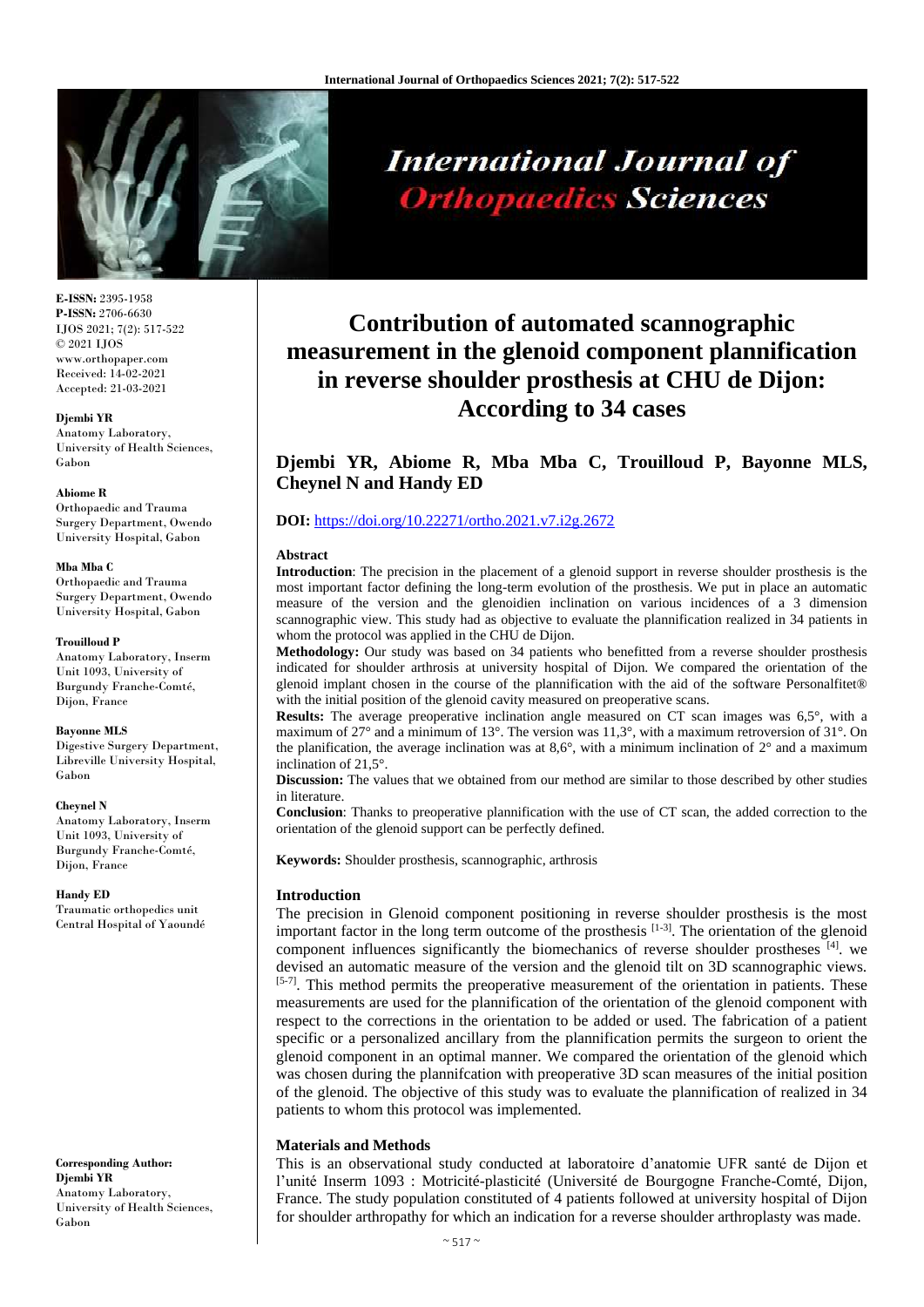We used the tilt and the version of 34 glenoid cavities measured from preoperative CT scans and compared with the plannified position of the glenoid component, with the use of the website Personal Fit® [5], which permits the placement of a Duocentriec reverse prosthesis with the aid of a premeasured ancillary (PSI : patient specific instrument). The preoperative evaluation was done following the scheme below:

# **a) Determination of the inclination and version of the glenoid**.

The determination of angle of inclination and the version of the glenoid was done using 3D scan images of the scapular.

The orientation of the glenoid was appreciated with respect to body of scapula visualized in one plan. The measures were obtained on the CT scans of 34 patients presenting with shoulder arthrosis

The center of the glenoid CG was obtained by determining anterior glenoid point GA and the posterior glenoid point GP (on the incidence where the anterior posterior diameter determined by an algorithm is biggest [5]), then by drawing a straight perpendicular from GA – GP passing through this point. A scapular plane and a transversal plane passing through the center of the glenoid are then defined (fig.1 et fig.2):

The scapular plane (PS) is obtained by passing through the center of the glenoid CG and the points TS and AI, it's defined by the perpendiculars D1 and D2.

The transversal plane (PT) is the plane perpendicular to the scapular plane (PS) passing through the center of the glenoid CG, and defined by the perpendicular D3.

These perpendiculars D1, D2 and D3 permit us the definition of three orthogonal axes (fig.3 et fig.4): x, y, and z. The angle of inclination of the glenoid is calculated in the scapular plane and the angle of version of the glenoid calculated in the transverse plane (fig 5) (PT).

Using this method, we used the inclination and version of 34 glenoids on preoperative CT scans and compared with the plannified position of the glenoid component using the software Personal Fit® [5], permitting the realization of a Duocentric reverse prosthesis with the aid of pre measured ancillary (fig.6) (PSI : Personal Specific Instruments).

## **b) The measures: The inclination, ante version, and the tilt** The inclination is said to be superior if the surface of the glenoid is tilted upwards, and said to be inferior if the glenoid is tilted downward with respect to the transverse plane (PT) which represents an inclination of 0.

The ante version is the version of the glenoid towards the front with respect to scapular plane (PS). On the contrary, the glenoid is in retroversion when its surface faces behind the scapular plane.

The tilt: when glenoid component of implant is more oriented in the superior half of the glenoid than the inferior half, we talk of « superior tilt », and when it is more oriented in the inferior half than the superior half, we talk of « inferior tilt ».

#### **Results**

## **Results of the 34 CT scans**

#### **a) The orientation of bony glenoid on preoperative scans**

Inclination: average inclination 6,5° (it's a superior inclination), minimum inclination: 13° (it's the inferior inclination), maximum inclination: 27° (it's the inferior inclination).

Mean version: retroversion of 11,3°, maximum ante version of 16,5°, maximum retroversion of of 31°.

## **b) Orientation of the glenoid component of implant on planification:**

Mean inclination: mean inclination of 8,6°, minimum inclination of 2°, maximum inclination of 21.5°.

Mean version: mean retroversion of 2.9°, maximum ante version of 8°, maximum retroversion of 17.5°.

# **c) Examples of planification of the orientation glenoid component of the implant with respect to the orientation of bony glenoid.**

## **Example n°1**

Measurement of the inferior inclination of the bony glenoid of 13*° and measurement of retroversion on scan of 31°,*

From these measurements, the position of glenoid component proposed by the surgeon during the planification is an inclination augmented by 8° with respect to the inclination measurement of 13°(the glenoid component has therefore an upward inclination of  $21^{\circ}$  (8° + 13°)with respect to the inclination of the bony glenoid )and a retroversion of 16° with respect to the version measured (the retroversion of glenoid component was reduced to16° with respect to the retroversion measured  $(31^{\circ} - 15^{\circ})$  on the preoperative CT scan of bony glenoid.). (Fig.7 et Fig.8)

## **Example n°2**

Measurement of the superior inclination of the bony glenoid of 5,5° and measurement of the retroversion of 8,5°.

From the measurements, the position of the glenoid component proposed during planification is an inclination increased by 4° (the glenoid component then has a downward inclination of 1,5° with respect to the inclination of the bony glenoid) and a version of  $0^{\circ}$  (the glenoid component was in 8.5° ante version with respect to the version of the bony glenoid measured on preoperative CT scan).

## **Example n°3**

Preoperative measurement of the ante version of the bony glenoid of 16.5°and measure of superior inclination of 1.5°

From these measurements, the position of the glenoid component planified by the surgeon was an ante version of 8° (the ante version was reduced by8.5°with respect to the version bony glenoid measured on scan) and an inclination of 0° (the glenoid component has therefore an inclination reduced by 1.5° with respect to the inclination of bony glenoid measured on scan) (fig.9)

## **d) Differences between the preoperative glenoid orientation and the planified orientation of the glenoid component**

The difference between the planified inclination of the glenoid component of the implant and the inclination of the glenoid measured on preoperative scan: we noted an average increase in the inclination of 2,1°.

The difference the planified version of glenoid component and the version of the glenoid measured on the preoperative CT scan: we noted average an average decrease in the retroversion of de 8,4°

The mean correction obtained was an increase in the upward inclination of 2,1°and a diminution in the retroversion of 8.4° of the glenoid component of the implant.

In 31(91%) of the 34 cases, the retroversion of the glenoid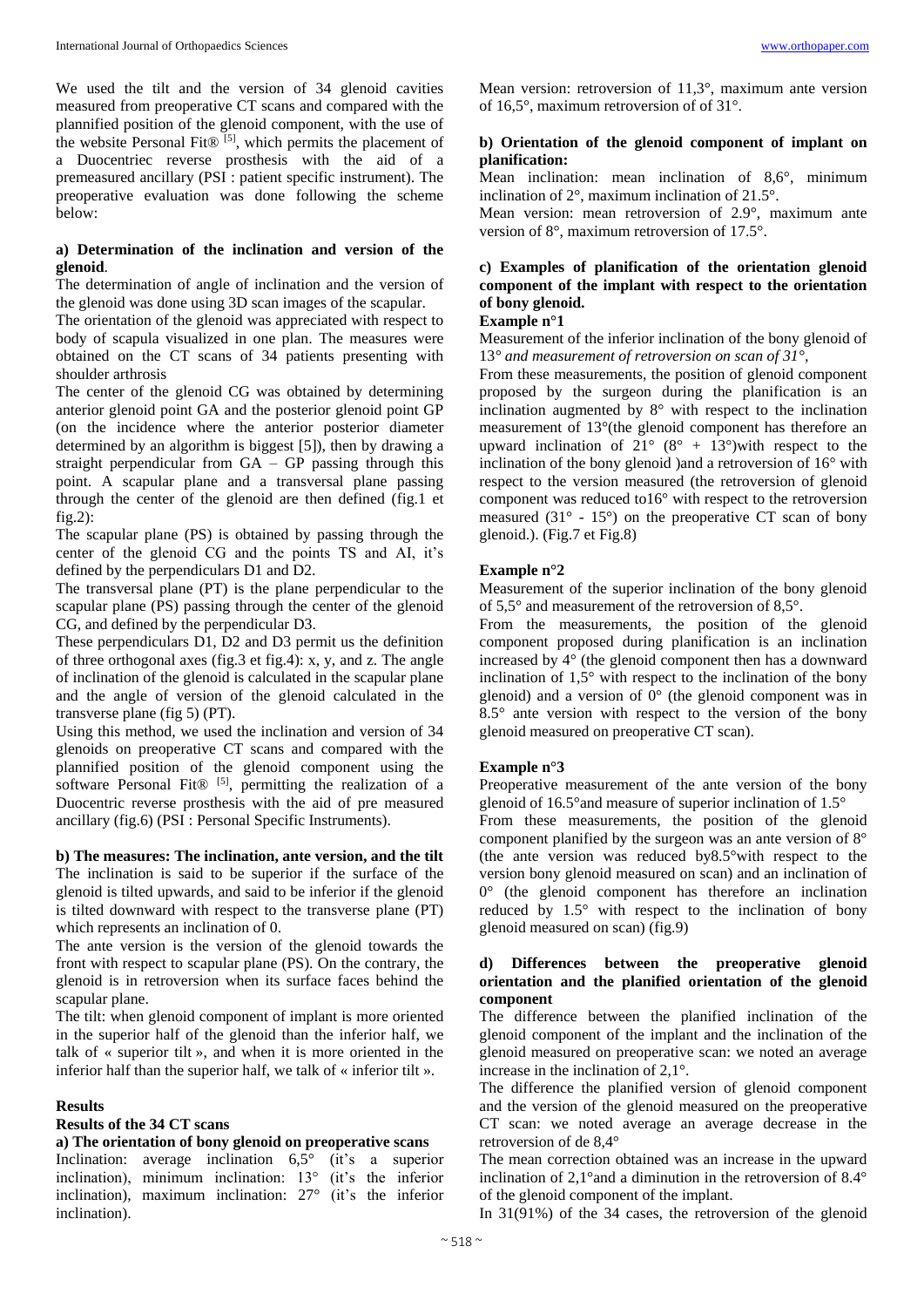component was reduced with respect to the version of the glenoid measured on preoperative scan. In one case the version of the glenoid was unchanged.

# **e) Number of persons by category who benefited from a correction of the inclination**

Inferior glenoid inclination of 13° to 5°: 1 patient (inferior inclination of the glenoid of 13°.**Correction**: superior inclination of the glenoid component of 21° with respect to inclination of the glenoid).

Inferior glenoid inclination of  $5^\circ$  to  $0^\circ$ : 5 patients (average inferior inclination of the glenoid= 1.4°. Correction: average superior inclination of the glenoid component 8.7° with respect to the average inclination of the glenoid).

Superior inclination of the glenoid of  $0.1^\circ$  to  $5^\circ$ : 8 patients (mean superior inclination of the glenoid  $= 3.1^{\circ}$ . Correction: average superior inclination of the glenoid component of 3.1° with respect to the mean inclination of the glenoid).

Superior inclination of the glenoid of  $5.1^\circ$  to  $10^\circ:11$  patients (average superior inclination of the glenoid= 7.5°. Correction: average superior inclination of the glenoid component of 2.5° with respect to average inclination of the glenoid).

Superior inclination of the glenoid of 10.1° à 15°: 7 patients (average superior inclination of the glenoid= 12.8°. Correction: average inferior inclination of the glenoid component of 3.8° with respect to the average Inclination of the glenoid).

Superior inclination of the glenoid of  $15.1^\circ$  to  $27^\circ$ : 2 patients (average superior inclination of the glenoid  $= 21.5^{\circ}$ Correction: mean inferior inclination of the glenoid component of 9.3° with respect to the mean Inclination of the glenoid.).

## **f) Number of patients by category who benefitted from a correction of version**

Ante version of the glenoid of  $16.5^\circ$  to  $5^\circ$ : 2 patients (mean ante version of the = 11.5°. Correction: mean retroversion of the glenoid component of7.5° with respect to the mean version of the glenoid)**.**

Anteversion of the glenoid of  $5.1 \degree$  to  $0^{\circ}$ : 1 patient (anteversion of the glenoid of 1°. No correction).

Retroversion of the glenoid of 0.1° to 5°: 2 patients (average retroversion of the glenoid= 3.8°. Correction : average anteversion of glenoid component of 1.5° with respect to the average version of the glenoid).

Retroversion of the glenoid of 5.1°to 10°: 10 patients (mean retroversion of the glenoid =  $6.9^{\circ}$ . Correction : average anteversion of the glenoid component of 4.6° with respect to mean version of the glenoid).

Retroversion of glenoid of 10.1° to 15°: 8 patients (mean retroversion of the glenoid = 13°. Correction: Mean anteversion of the glenoid component of 11.6°with respect to the average version of the glenoid).

Retroversion of glenoid of 5.1° to 20°: 7 patients (mean retroversion of the glenoid  $=18^\circ$ . Correction: Mean anteversion of the glenoid component of 13.6° with respect to the average version of the glenoid).

Retroversion of glenoid of 20.1° to 31°: 4 patients (mean retroversion of the glenoid = 25.5°. Correction : Mean anteversion of the glenoid component of 15.8° with respect to the average version of the glenoid).

## **Discussion**

The glenoid cavities studied on preoperative CT scan of patients who presented with omarthrosis Showed that wearing

out of the glenoid was predominant from back (posterior) surface of the Glenoid, resulting in the retroversion of the glenoid. But this phenomenon is not constant as 3patients presented with an anteversion glenoid. The measure of preoperative retroversion of the glenoid is an essential given that in our study, this measurement resulted in the correction of 5° to 16° in 29 of 34 patients. The values we obtained through this measurably comparative to other series in literature <sup>[7-11]</sup>. Authors who used other reference points other than ours in the measurement of the version ofglenoid obtained values of the retroversion that are higher  $[12-16]$ , which does not alter the approach given that eventual corrections are adapted to each patient. It seems the reference point on the body of the scapular is closest to real functional conditions of the glenoid as indicated by Budge  $[17]$ . it for this reason that we chose this reference.



**Fig 1:** determination of center of the glenoid



**Fig 2:** reference points on scapula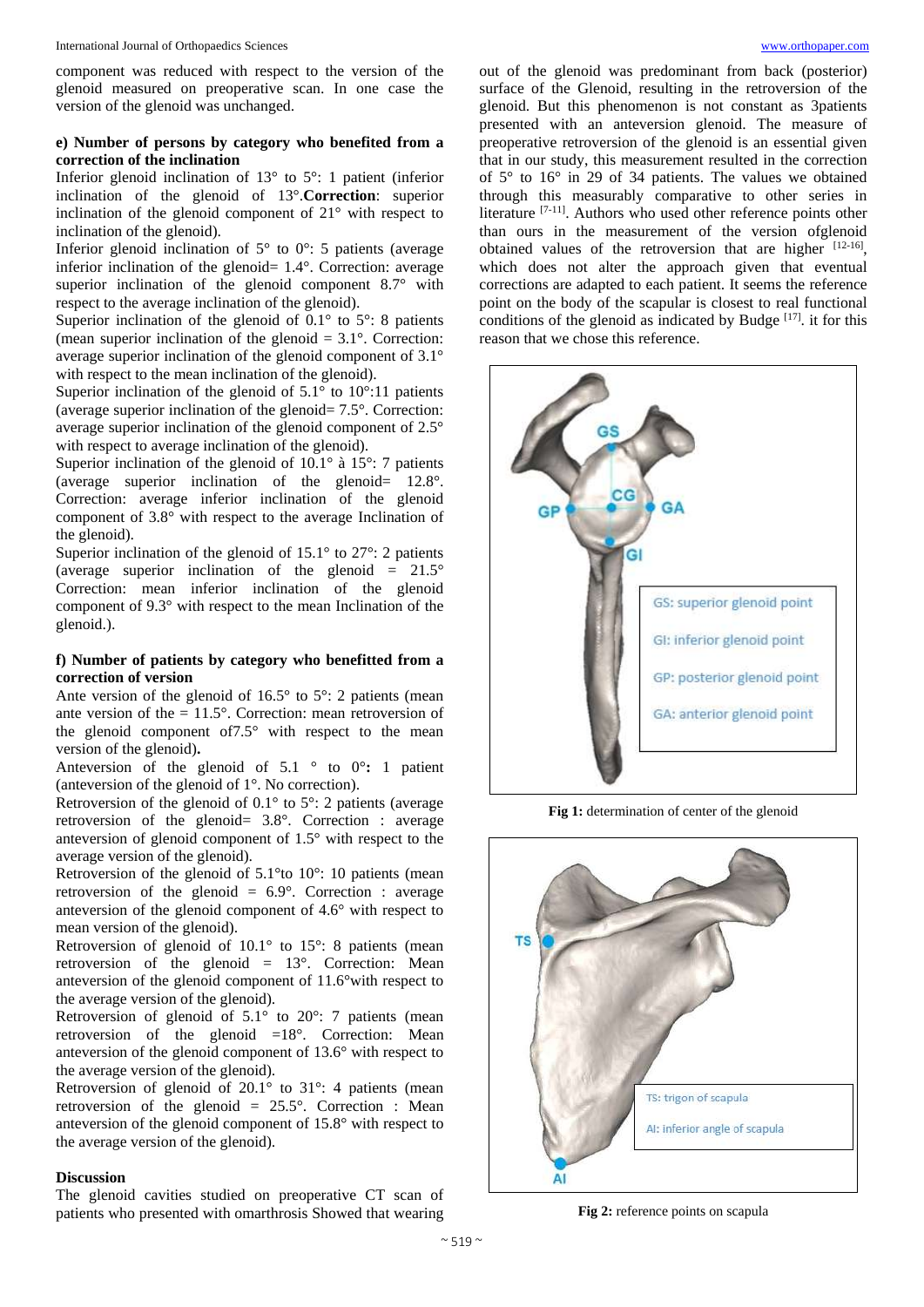

**Fig 3:** definition of the scapular plane and the transversal plane



**Fig 4**: definition of glenoid landmarks



**Fig 5:** inclination of the glenoid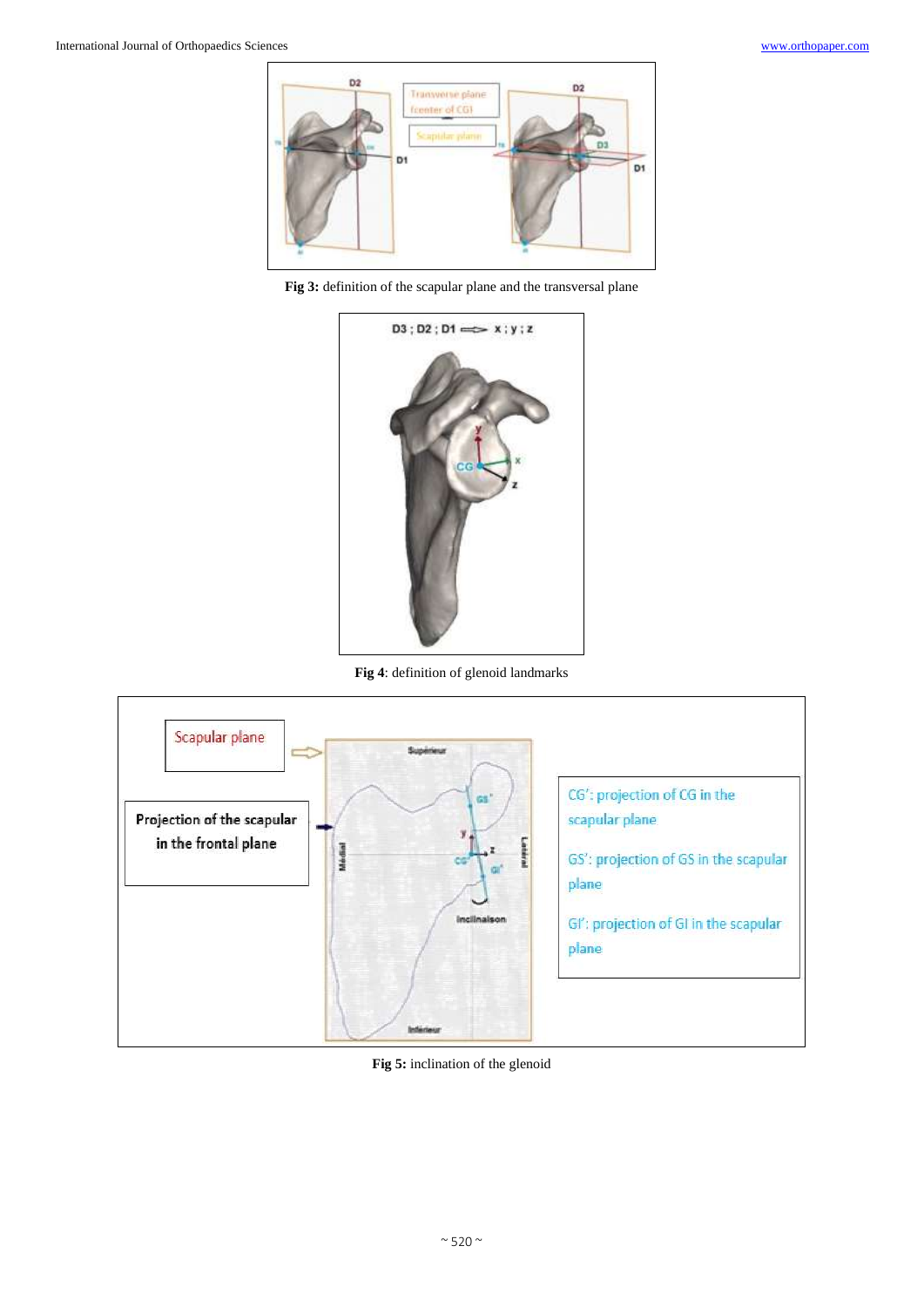

**Fig 6:** retroversion of the glenoid



**Fig 7:** scan images of the glenoid of case n°1 **Fig 8:** planification of case n°1





**Fig 9:** planification of case n°3

# **Conclusion**

Thanks to the preoperative planification with use of CT scan**,**  the correction of the orientation of the glenoid component can

be perfectly define. The plannified version is obtained using a pre- sized ancillary fabricated for each patient. This method is particularly important in cases of major anomalies in the